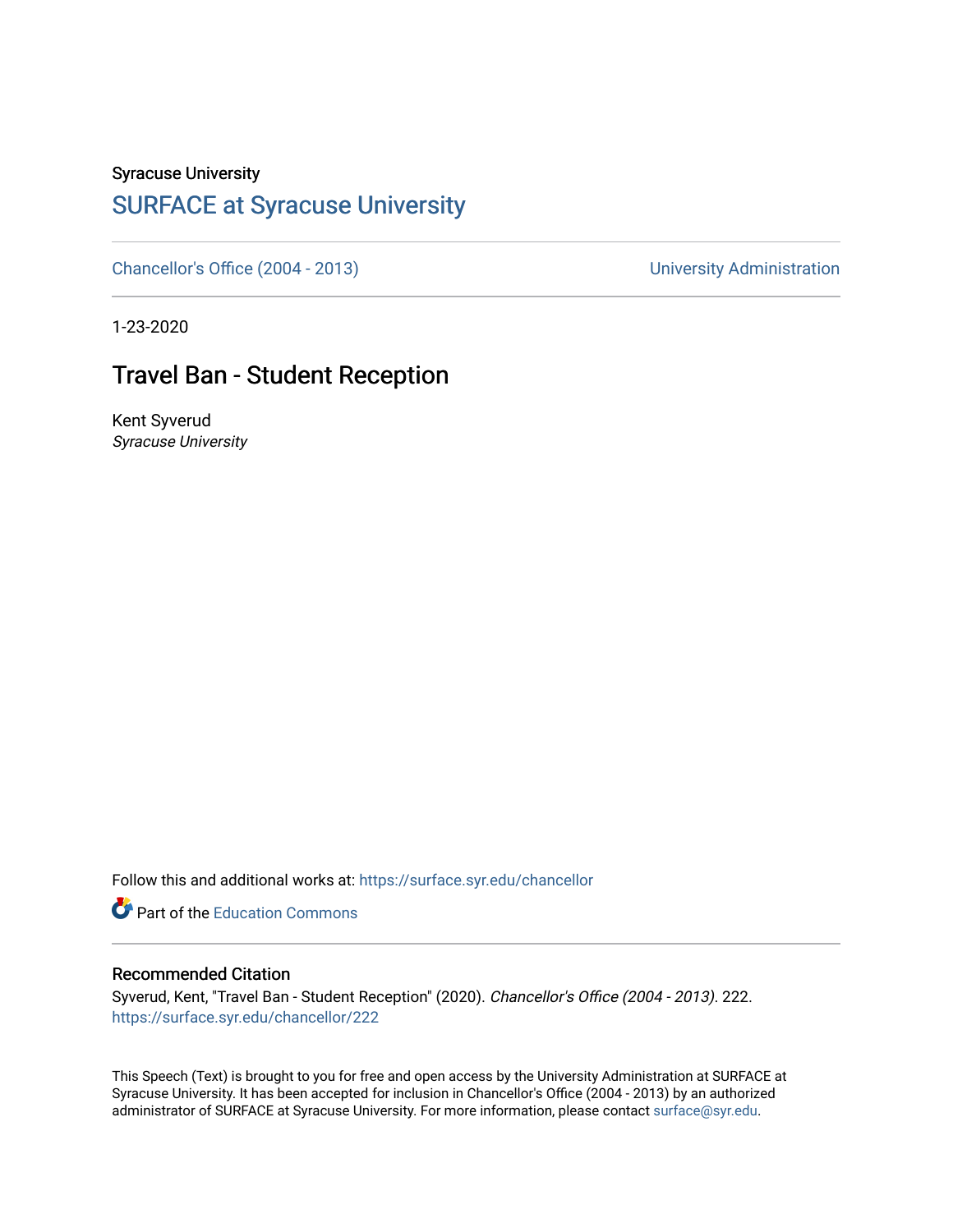## **Syracuse University**

Remarks by Chancellor Kent Syverud Delivered on Thursday, January 23, 2020 Location: Chancellor's House Remarks: Travel-Ban Student Reception

*The Chancellor was introduced by Professor Can Isik, College of Engineering and Computer Science*

Welcome to the Chancellor's House. Happy New Year.

This has been the Chancellor's house since 1915, for the last nine Chancellors. Syracuse University has had a Chancellor in place since 1873. That's also the same year our first international student graduated, less than a year after our founding. So international students were a vital part of our institution before we ever had a Chancellor.

Syracuse University and Syracuse University students have been humble enough and smart enough to know that we have something to learn from people everywhere throughout our 150-year history. You are not just guests of this institution. You are members of an Orange Community that value your presence.

This week, the President announced that seven additional countries would be added to the travel ban. Reportedly these countries are: Belarus, Eritrea, Kyrgyzstan, Myanmar, Nigeria, Sudan and Tanzania. That's why some of you were invited to join us at this event just yesterday. We have students from all of these countries except Sudan. This is an important moment for Syracuse University. Supporting our students, regardless of their place of national origin, remains our priority. This represents an opportunity to once again reinforce our commitment to the values Syracuse University was founded upon.